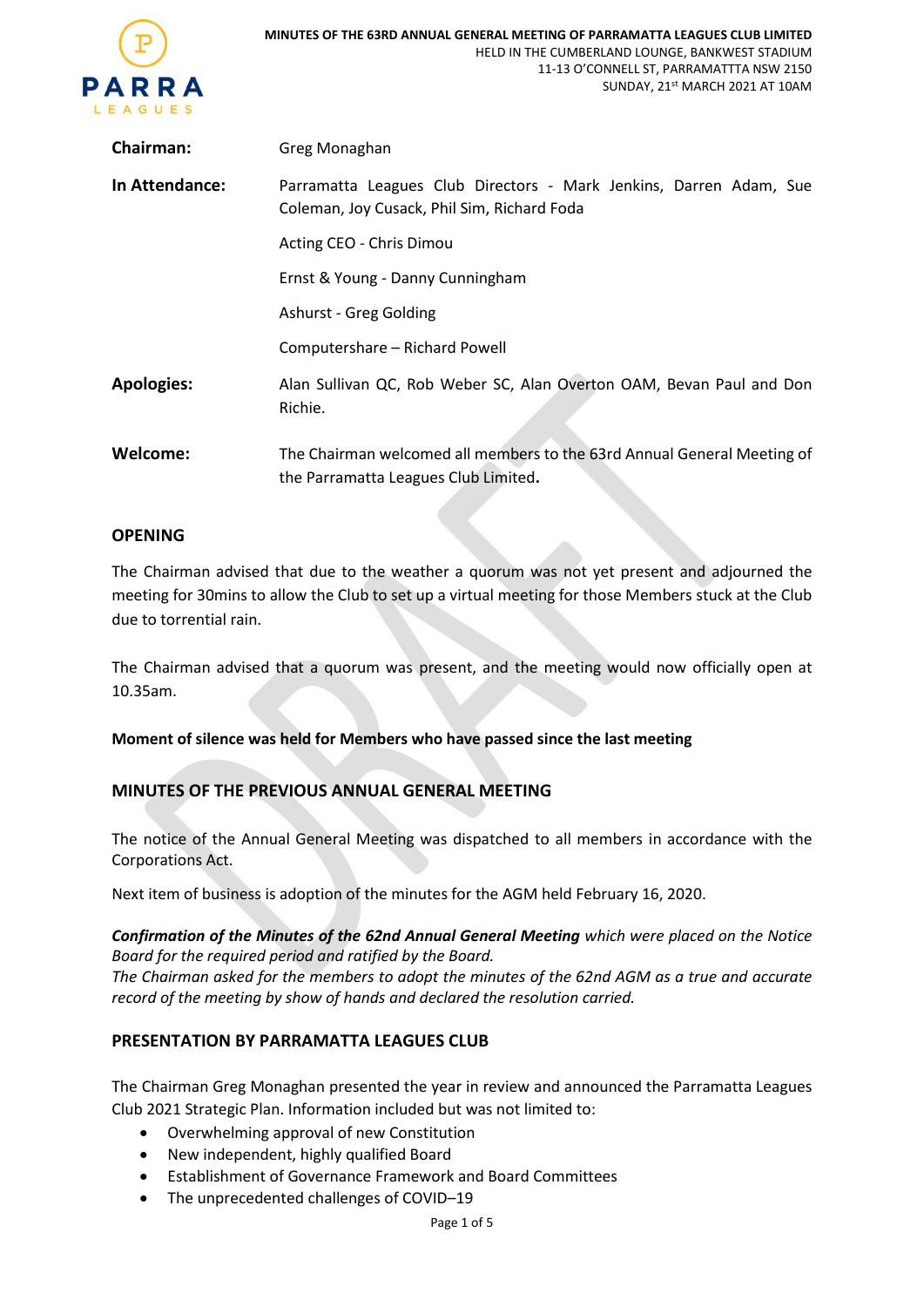

- Surplus \$2.1 million despite 10-week shutdown
- Record Membership numbers
- Parramatta Eels successes on and off field
- Repairs to the Parra Clubhouse Façade
- A new Parra Leagues Strategic Plan

### **ACTING CEO REPORT**

The Acting CEO presented an overview of the Club for the year ending 31 October 2020, information included but was not limited to:

- Bushfire relief
- Impact of COVID-19
- Care packages provided
- Membership Growth
- Community Impact

## **PRESENTATION BY PARRAMATTA NATIONAL RUGBY LEAGUE**

PNRL CEO Jim Sarantinos presented an overview of the Eels 2020 season information included but was not limited to:

- Financial stability net profit of \$1.4m
- Growing partner network
- Highest Membership across all NRL Clubs
- Junior League
- Community outcomes
- Kellyville Park- Centre of Excellence

# **DECLARE THE DIRECT VOTES FOR THE SPECIAL RESOLUTION – LIFE MEMBERSHIP**

The Chairman introduced the Returning officer Richard Powell to declare the results of the Special resolution- Life Membership:

#### *Resolution:*

*The Board recommends for election of Life Membership, Christopher Jurd Member #85959.*

*The nomination is made by Joy Cusack (Perpetual Member #93493) and seconded by Mark Jenkins (Ordinary Member #131220).*

The returning Officer announced the following results:

|                                 | <b>Number</b> | %      |
|---------------------------------|---------------|--------|
| Votes cast 'FOR' the motion     | 1.080         | 90.83  |
| Votes cast 'AGAINST' the motion | 109           | 9.17   |
| TOTAL VOTES CAST                | 1.189         | 100.00 |

### **The Resolution was carried as a Special Resolution.**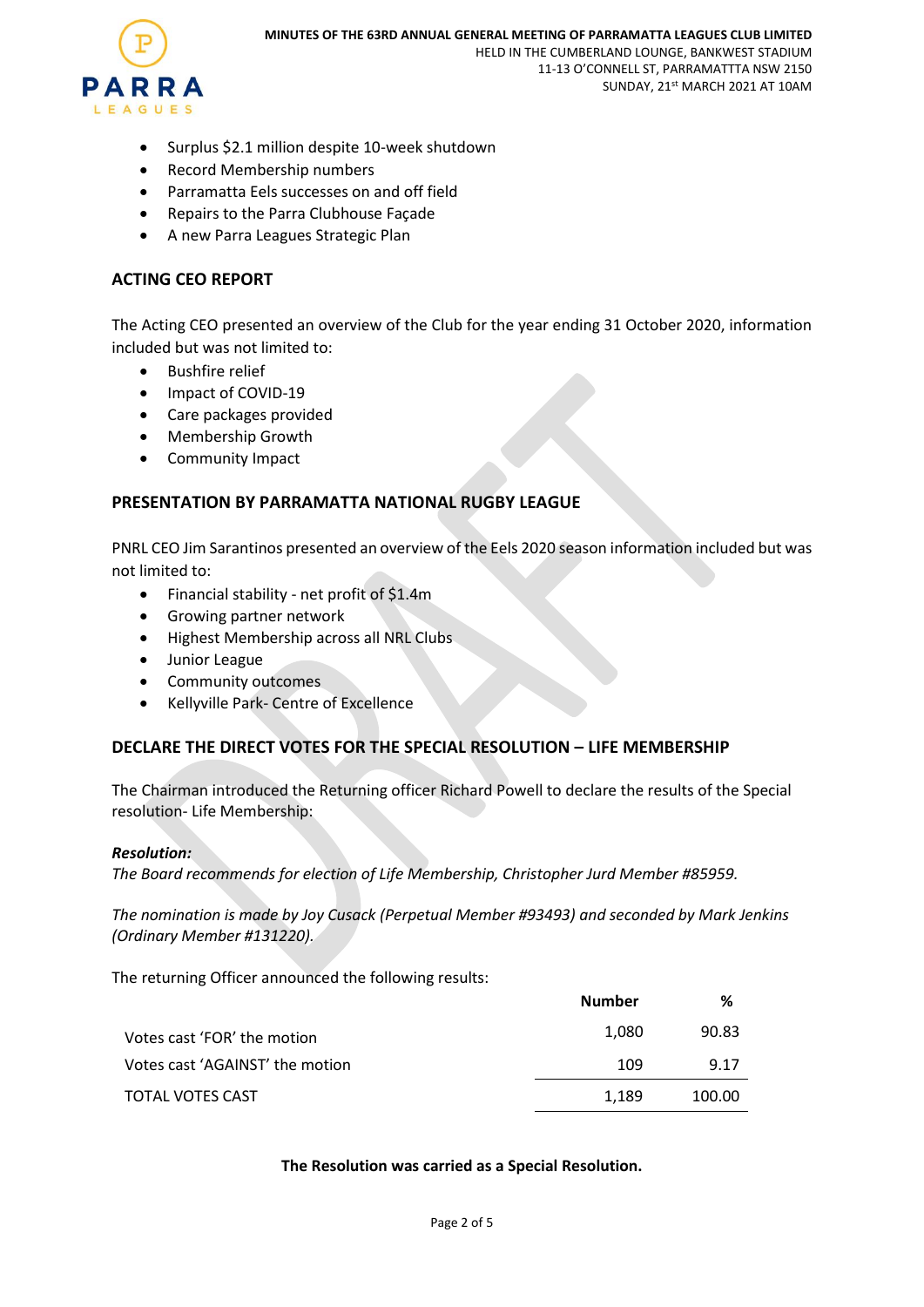

# **DECLARE THE DIRECT VOTES FOR THE ORDINARY RESOLUTIONS**

The Chairman introduced the Returning officer Richard Powell to declare the results of the 4 Ordinary resolutions:

### *First Ordinary Resolution:*

*Expenses by the Board for specified uses not exceeding \$150,000* 

|                                 | Number | %      |
|---------------------------------|--------|--------|
| Votes cast 'FOR' the motion     | 914    | 81.97  |
| Votes cast 'AGAINST' the motion | 201    | 18.03  |
| TOTAL VOTES CAST                | 1,115  | 100.00 |

# **The resolution was carried as an ordinary resolution.**

#### *Second Ordinary Resolution*

*Expenditure by the Club in a sum not exceeding \$150,000 for the professional development and education of Directors*

|                                 | <b>Number</b> | %      |
|---------------------------------|---------------|--------|
| Votes cast 'FOR' the motion     | 892           | 80.36  |
| Votes cast 'AGAINST' the motion | 218           | 19.64  |
| TOTAL VOTES CAST                | 1.110         | 100.00 |

# **The resolution was carried as an ordinary resolution.**

#### *Third Ordinary Resolution*

*Directors' honoraria unchanged in a sum not exceeding \$150,000.*

| Votes cast 'FOR' the motion     | <b>Number</b><br>957 | %<br>86.45 |
|---------------------------------|----------------------|------------|
| Votes cast 'AGAINST' the motion | 150                  | 13.55      |
| TOTAL VOTES CAST                | 1.107                | 100.00     |

### **The resolution was carried as an ordinary resolution.**

#### *Fourth Ordinary Resolution*

*Life Members, Foundation Members and Life Foundation Members benefits*

| Votes cast 'FOR' the motion     | <b>Number</b><br>978 | %<br>87.95 |
|---------------------------------|----------------------|------------|
| Votes cast 'AGAINST' the motion | 134                  | 12.05      |
| TOTAL VOTES CAST                | 1,112                | 100.00     |

### **The resolution was carried as an ordinary resolution.**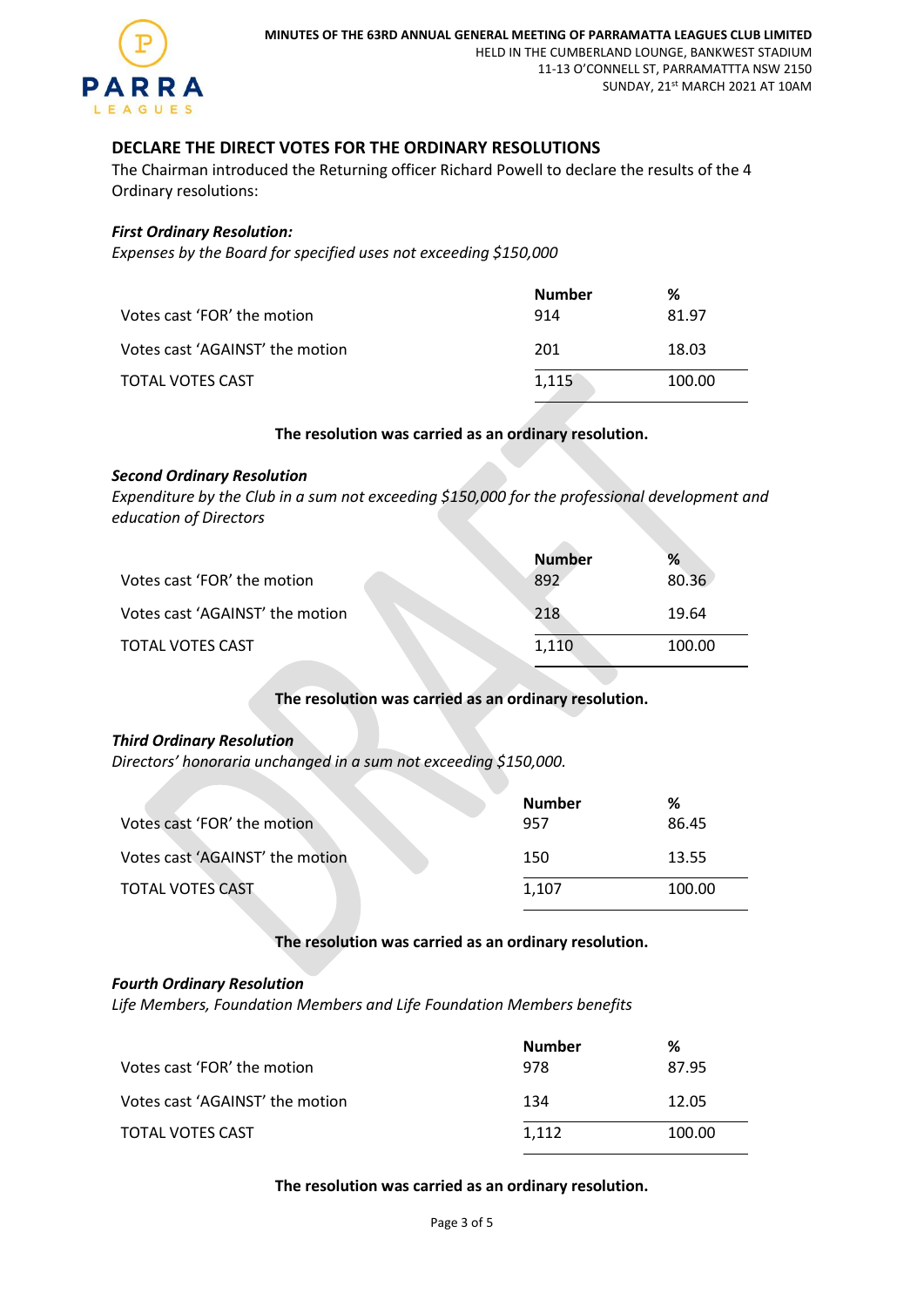

# **DECLARATION OF ELECTION OF BOARD OF DIRECTORS**

The Chairman introduced the Returning officer Richard Powell to declare the results of the Directors Election.

| Number of ballot papers lodged   | 1,441 |
|----------------------------------|-------|
| Number of formal ballot papers   | 1,421 |
| Number of informal ballot papers | 20    |
| Votes cast for each candidate:   |       |
| <b>SUE COLEMAN</b>               | 836   |
| <b>TONY BEUK</b>                 | 204   |
| <b>GREG MONAGHAN</b>             | 989   |
| <b>DENIS FITZGERALD</b>          | 448   |
| <b>LUKE MAGEE</b>                | 102   |
| <b>STAN KRIARIS</b>              | 218   |

**The names of the two candidates receiving the highest number of votes are:**

**GREG MONAGHAN**

**SUE COLEMAN**

**and I declare those persons elected as Directors of the company.**

## **ANNUAL REPORT AND FINANCIAL STATEMENTS**

The Annual Report and Financial statements for the year ended 31 October 2020 together with the Directors report and Auditors report in respect of those financial statements were tabled.

**Members received and noted the Parramatta Leagues Club Annual Report and Financial Statements for the year ended 31 October 2020.**

### **QUESTIONS ON NOTICE**

**Nil Questions on notice were received.**